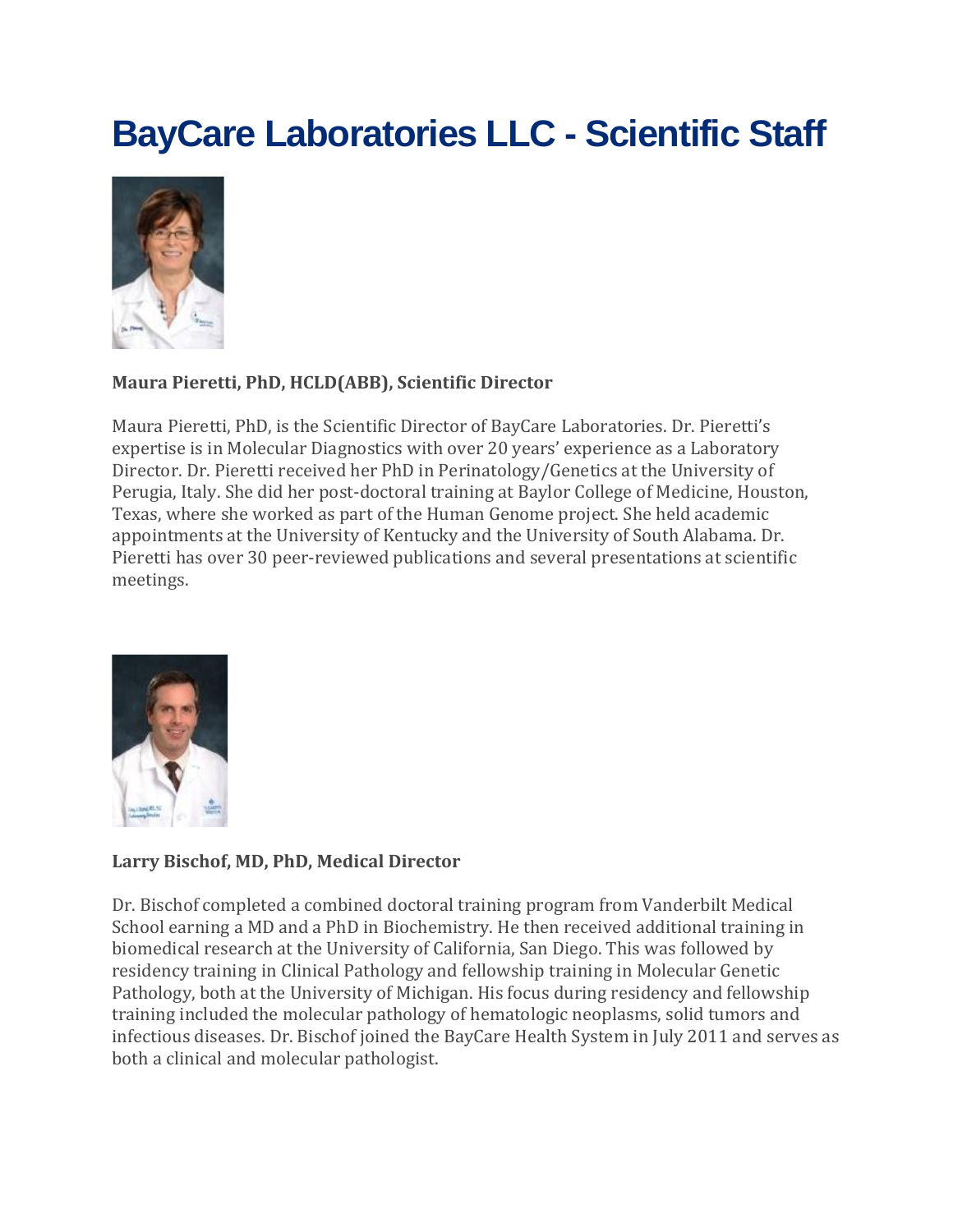

### **Shadi Sepehri, MD, PhD, D(ABMM), FCCM, Technical Director/Manager Microbiology**

Dr. Sepehri is a board-certified Clinical Microbiologist with expertise in both conventional and molecular Microbiology. She obtained her MD from Mashad Medical School in Iran followed by a PhD in Medical Microbiology at the University of Manitoba in Canada. She then pursued a fellowship in Clinical Microbiology at the same University, where she gained experience in Clinical Microbiology at academic tertiary hospitals (adults, pediatrics), the provincial public health laboratory and at the National Microbiology Laboratory of Canada. Dr. Sepehri joined BayCare in 2019 and she oversees the Microbiology section across 12 different hospital laboratories as well as the BayCare Regional Microbiology Lab.



#### **Patrick Erdman, D.O, Pathologist**

Dr. Erdman attended medical school at the Philadelphia College of Osteopathic Medicine. This was followed by residency training in Clinical Pathology at Penn State Hershey Medical Center, where he served as Chief Resident in his final year. He then went onto a complete a two-year fellowship in Laboratory Medicine at Memorial Sloan Kettering Cancer Center. His focus during fellowship included clinical chemistry, hematology/coagulation, molecular pathology and informatics. Dr. Erdman joined the BayCare Health System in July 2019.

## **Louise Werner MS, CLS, (H)ASCP is the Technical Manager/Director of Flow Cytometry and Special Chemistry**

Louise Werner's expertise is in Hematology, Flow cytometry and Laboratory Quality. Louise did her training in England, U.K. and gained work experience in London and Nottingham hospitals, she also worked for 6 years in the Middle East as a laboratory supervisor. After immigrating to the United States in 1999, she has spent 20 years working in Flow Cytometry at reference laboratories , St Lukes Hospital and MD Anderson cancer center in Houston, Texas.